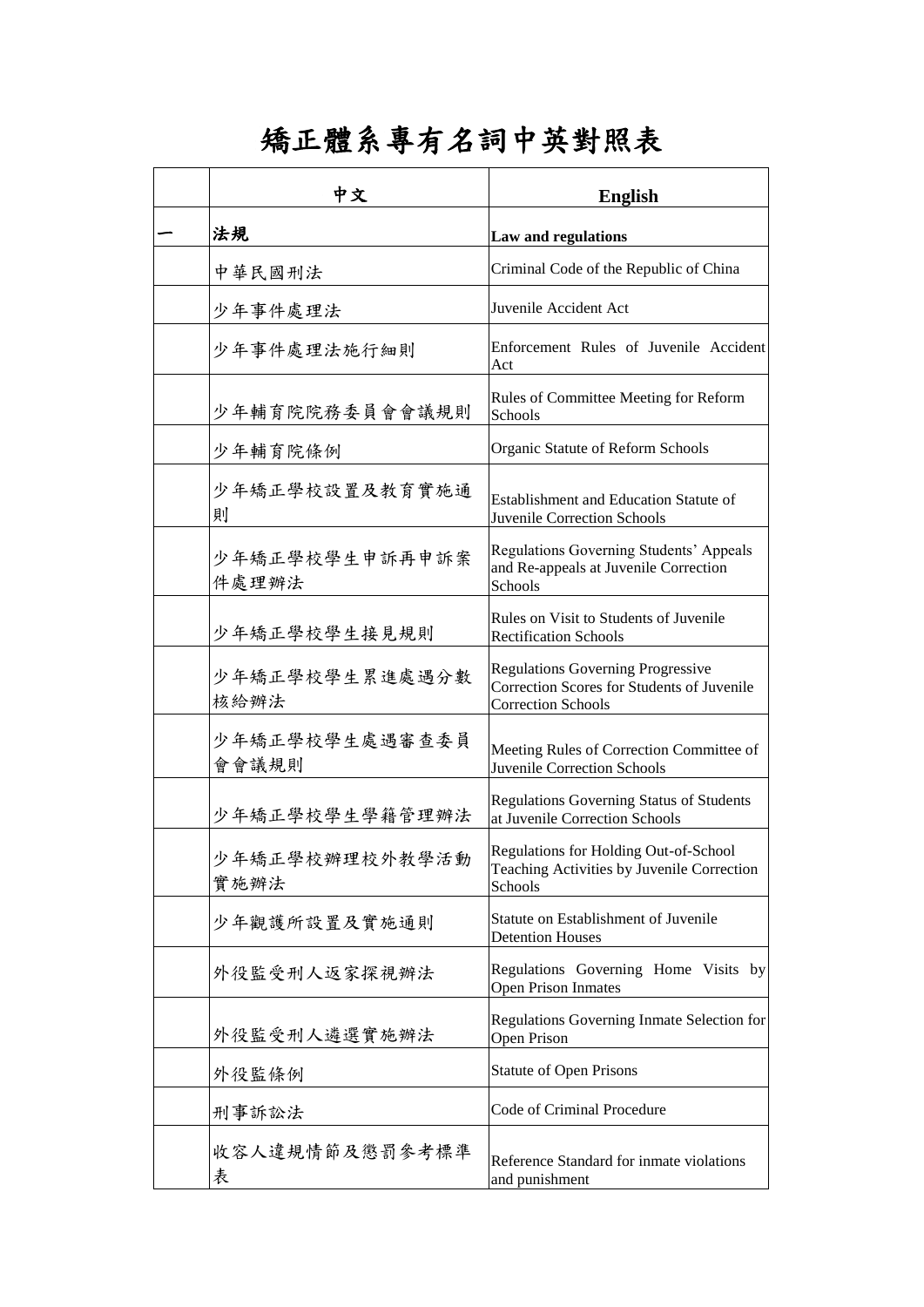| 行刑累進處遇條例                     | Statute of Progressive Execution of Penalty                                                                    |
|------------------------------|----------------------------------------------------------------------------------------------------------------|
| 行刑累進處遇條例施行細則                 | <b>Enforcement Rules for Statute of</b><br>Progressive Execution of Penalty                                    |
| 妨害性自主罪及妨害風化罪受刑<br>人輔導與治療實施辦法 | Regulations Governing Correction and<br>Treatment for Inmates of Sexual and Social<br><b>Custom Violations</b> |
| 戒治處分執行條例                     | <b>Statute of Rehabilitation Penalty</b>                                                                       |
| 受刑人外出實施辦法                    | Regulations Governing Exit of Inmates                                                                          |
| 受刑人吸菸管理及戒菸獎勵辦法               | Regulations Governing Smoke Cessation<br>and Cessation Encouragement                                           |
| 受刑人金錢及物品保管辦法                 | Regulations Governing Custody of Inmates'<br>Money and Articles                                                |
| 受刑人特別獎賞辦法                    | Regulations Governing Special Rewards to<br>Inmates                                                            |
| 受刑人監外作業實施辦法                  | Regulations Governing Out-of-Prison<br>Labor by Inmates                                                        |
| 受刑人調查分類辦法                    | <b>Regulations Governing Inmate</b><br><b>Investigation and Classification</b>                                 |
| 受戒治人所外戒治實施辦法                 | Regulations Governing Out-of-Prison<br><b>Rehabilitation for Inmates</b>                                       |
| 法務部戒治所組織通則                   | Organic Law for Ministry of Justice<br>Rehabilitation Institution                                              |
| 法務部技能訓練所組織條例                 | Statute of Ministry of Justice Skill Training<br>Institute                                                     |
| 法務部組織法                       | Organic Law of Ministry of Justice                                                                             |
| 法務部監所作業基金收支保管及<br>運用辦法       | Regulations Governing Management of<br><b>Business Funds of Prisons</b>                                        |
| 法務部矯正人員訓練所組織通則               | Organic Statute for Ministry of Justice<br>Corrective Personnel Training Institute                             |
| 保外醫治受刑人管理規則                  | Rules of Control for Inmates for Receiving<br>Out-of-Prison Medical Treatment on Bail                          |
| 保安處分執行法                      | Rehabilitative Measure Execution Act                                                                           |
| 保安處分累進處遇規程                   | <b>Regulations Governing Progressive</b><br>Implementation of Rehabilitative Measures                          |
| 保安處分處所戒護辦法                   | Regulations Governing Guard and Control<br>in Rehabilitative Measure Institutions                              |
| 毒品危害防治條例                     | Drug Prevention and Control Act                                                                                |
| 看守所組織通則                      | Organic Statute for Detention Centers                                                                          |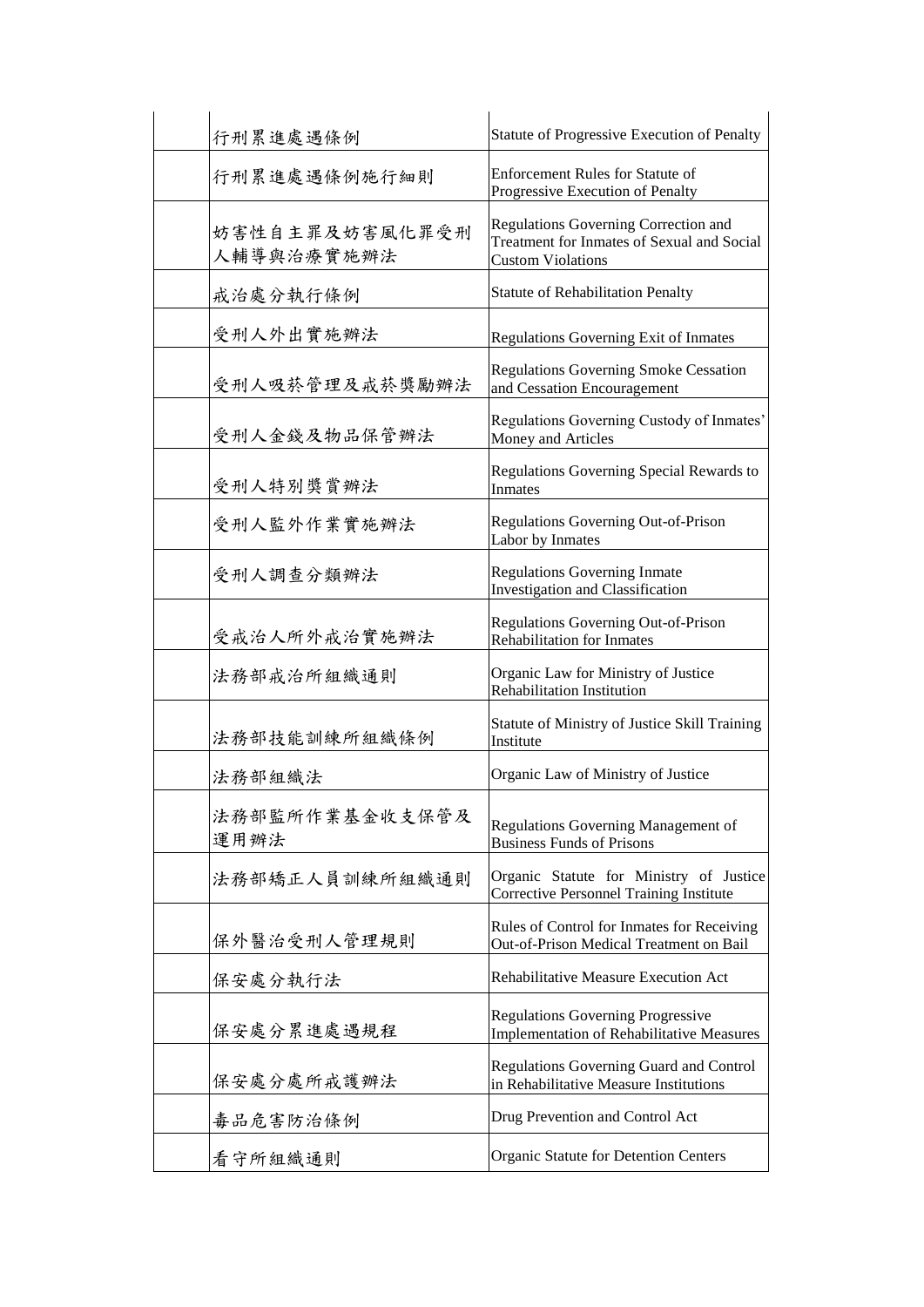|   | 執行死刑規則               | <b>Rules for Executing Death Sentences</b>                                              |
|---|----------------------|-----------------------------------------------------------------------------------------|
|   | 強制工作作業規則             | Rules for Compulsory Implementation of<br>Work Assignment                               |
|   | 感訓處分執行辦法             | Regulations Governing the Implementation<br>of Disciplinary Education                   |
|   | 解送人犯辦法               | Regulations Governing Sending Inmates<br><b>Under Escort</b>                            |
|   | 監所作業勞作金給付辦法          | Regulations Governing Disbursement of<br>Labor Income in Prisons                        |
|   | 監所受刑人作業慰問金發給辦法       | Regulations Governing Disbursement of<br>Inmate Labor Consolation Payment in<br>Prisons |
|   | 監所受刑人被告作業獎勵金發給<br>辦法 | Regulations Governing Disbursement of<br>Inmate Labor Rewards in Prisons                |
|   | 監獄行刑法                | Law of Execution in Prison                                                              |
|   | 監獄行刑法施行細則            | Enforcement Rules of Law of Execution in<br>Prison                                      |
|   | 監獄受刑人與眷屬同住辦法         | Regulations Governing Co-inhabitation of<br><b>Inmates and Families</b>                 |
|   | 監獄組織通則               | Organic Statute of Prisons                                                              |
|   | 管收所規則                | <b>Rules for Custodian Institutions</b>                                                 |
|   | 管收條例                 | <b>Statute of Custody</b>                                                               |
|   | 聯合國在監人處遇最低標準規則       | The United Nations Standard Minimum<br>Rules for the Treatment of Prisoners             |
|   | 竊盜犯贓物犯保安處分條例         | <b>Statutes of Rehabilitative Measures for</b><br><b>Burglars and Fence Offenders</b>   |
|   | 羈押法                  | Detention Act                                                                           |
|   | 羈押法施行細則              | <b>Enforcement Rules of Detention Act</b>                                               |
|   | 觀察勒戒處分執行條例           | Statute of Execution for Rehabilitation<br>Penalty                                      |
| ニ | 機關                   | <b>Organizations</b>                                                                    |
|   | 法務部矯正人員訓練所           | Training Institute for Correctional Officers,<br>Ministry of Justice                    |
|   | 監獄,女子監獄,第二監獄,外役監獄    | Prison, Women's Prison, the Second<br>Prison, Open Prison                               |
|   | 戒治所,戒治所合署辦公          | Rehab Institution, Under-One-Roof<br>Operation (working under one roof with)            |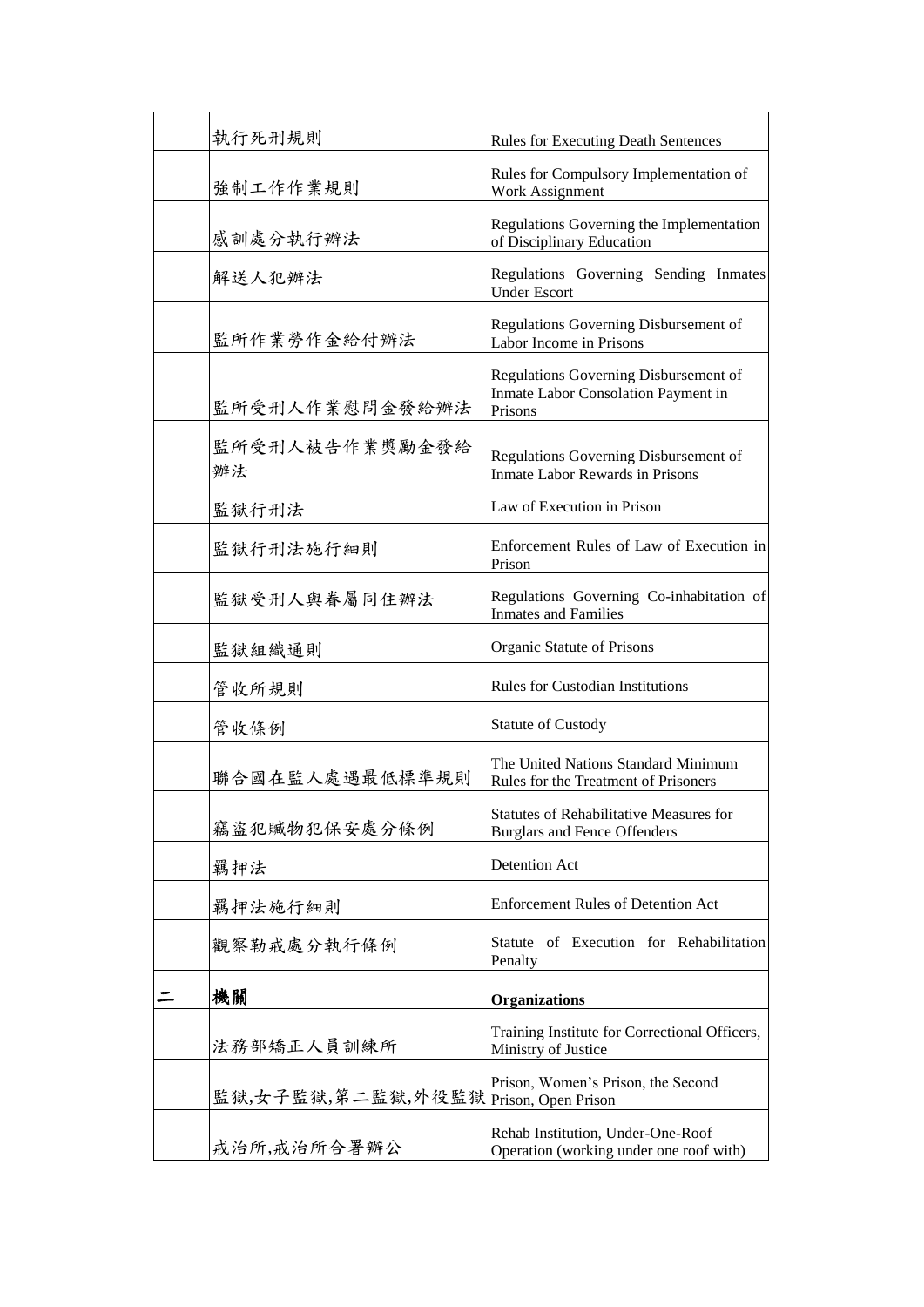|   | 技能訓練所,技能訓練所合署辦公 | Skill Training Institution, Under-one-Roof                       |
|---|-----------------|------------------------------------------------------------------|
|   | 少年輔育院           | Operation (working under one roof with)                          |
|   |                 | Juvenile Reform School                                           |
|   | 少年矯正學校          | Juvenile Correction School                                       |
|   | 看守所,看守所合署辦公     | Detention Center, work under one roof with                       |
|   | 少年觀護所,少年觀護所合署辦公 | Juvenile Detention House, work under one<br>roof with            |
|   | 少年戒治所,少年戒治所合署辦公 | Juvenile Rehabilitation Institution, work<br>under one roof with |
| 三 | 單位              | Unit                                                             |
|   | 矯正司             | Department of Correction                                         |
|   | 調查科             | <b>Investigation Section</b>                                     |
|   | 教化科             | <b>Edification and Education Section</b>                         |
|   | 作業科             | <b>Business Section</b>                                          |
|   | 衛生科             | Sanitation and Health Section                                    |
|   | 戒護科             | Guard and Control Section                                        |
|   | 總務科,總務組,總務處     | General Affair Section )Division,<br>Department)                 |
|   | 技訓科             | <b>Skill Training Section</b>                                    |
|   | 教務組,教務處         | <b>Educational Affairs Division (Department)</b>                 |
|   | 訓導組,訓導處         | Discipline Division (Department)                                 |
|   | 保健組             | <b>Healthcare Division</b>                                       |
|   | 輔導處,輔導科         | <b>Assistance and Guidance Section</b><br>(Department)           |
|   | 警衛隊             | Guard detachment                                                 |
|   | 醫護室             | <b>Nursing Room</b>                                              |
|   | 教導組,教導科         | <b>Educational Assistance Division (Section)</b>                 |
|   | 鑑別組,鑑別科         | Lab Test Division (Section)                                      |
|   | 行政室             | Administrative Office                                            |
|   | 人事室             | Personnel Office                                                 |
|   | 會計室             | <b>Accounting Office</b>                                         |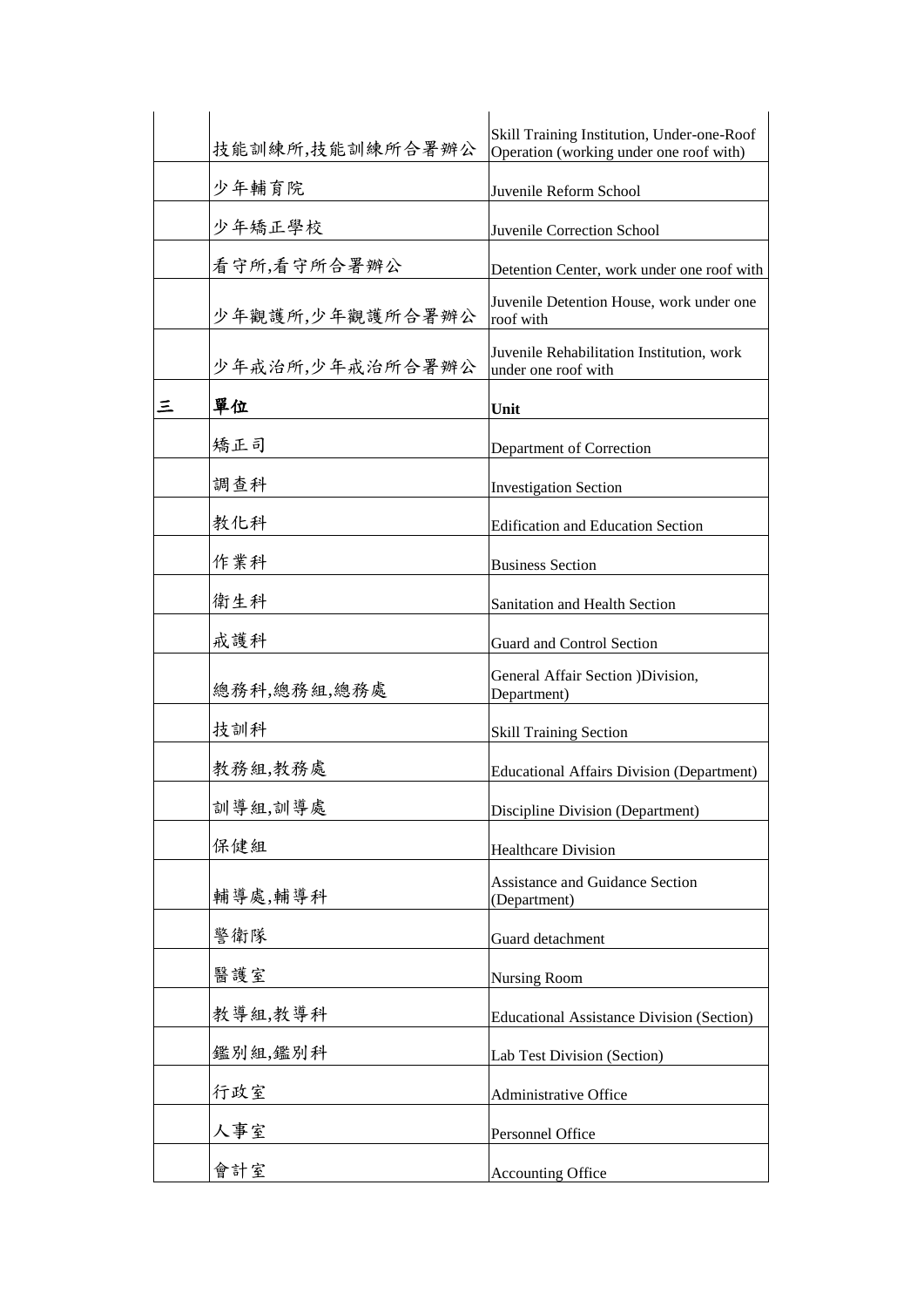|   | 統計室                           | <b>Statistics Office</b>                                                                           |
|---|-------------------------------|----------------------------------------------------------------------------------------------------|
|   | 政風室                           | <b>Government Ethics Office</b>                                                                    |
|   | 分監,分所                         | Branch Prison, Branch                                                                              |
|   | 女監,女所                         | Women's Prison, Women's Institution                                                                |
|   | 名籍股                           | <b>Roster Management Section</b>                                                                   |
|   | 庶務股                           | Miscellaneous Affairs Section                                                                      |
|   | 保管股                           | Custodian Unit                                                                                     |
| 四 | 職員                            | <b>Staff</b>                                                                                       |
|   | 替代役男                          | Substitute military men, Military conscripts<br>serving civil service                              |
|   | 雇員                            | Clerk                                                                                              |
|   | 書記                            | Clerk                                                                                              |
|   | 管理員,辦事員,書記官                   | Controller, Assistant                                                                              |
|   | 主任管理員                         | Chief controller                                                                                   |
|   | 科員,課員,組員,技士                   | Member of ________ Section, Assistant,<br>technical assistant                                      |
|   | 導師,調查員,教誨師,輔導員,專員,<br>教導員,訓導員 | Coach, investigator, counsel, advisor,<br>specialist, educational assistant, discipliner           |
|   | 課長,科長,主任,警衛隊隊長,編審             | Section chief, director, chief guard, senior<br>editor                                             |
|   | 秘書,監長,視察,技正                   | Secretary, Superintendent, Inspector, Senior<br>technician                                         |
|   | 專門委員,簡任視察,簡任技正                | Senior administrator, Senior inspector,<br>Senior technician (technician holding<br>selected rank) |
|   | 助理員                           | Assistant                                                                                          |
|   | 人事管理員                         | Assistant personnel officer                                                                        |
|   | 电腦操作員                         | Computer operator                                                                                  |
|   | 資訊管理師                         | Information manager                                                                                |
|   | 副典獄長,副院長,副所長,副校長              | Depute superintendent, Deputy director,<br>Deputy Principal                                        |
|   | 典獄長,院長,所長,校長                  | Superintendent, Director, Head, Principal                                                          |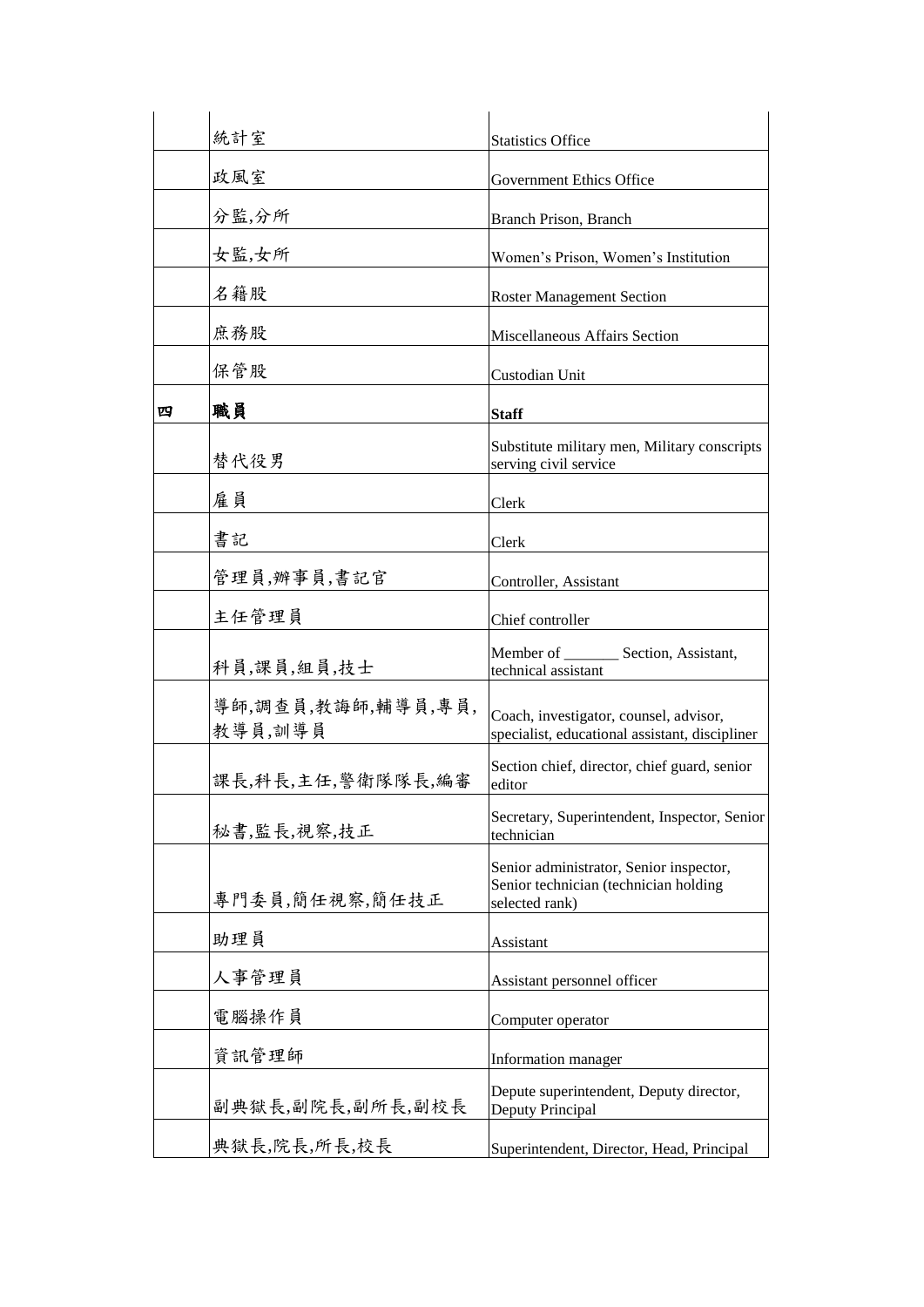|   | 副司長       | Vice Director                                                 |
|---|-----------|---------------------------------------------------------------|
|   | 司長        | Director                                                      |
| 五 | 收容人       | <b>Inmates</b>                                                |
|   | 受刑人       | Inmates serving prison sentence                               |
|   | 被告        | Defendant                                                     |
|   | 被收容少年     | Juvenile inmate                                               |
|   | 受強制工作處分人  | People subjected to compulsory labor                          |
|   | 學生        | Student                                                       |
|   | 受觀察.勒戒人   | People under observation, rehab people                        |
|   | 受戒治人      | People receiving rehabilitation<br>(detoxification) treatment |
|   | 受保護管束人    | People under custody                                          |
|   | 受感訓處分人    | People subjected to educational discipline                    |
|   | 被管收人      | Inmates, people under custody                                 |
|   | 感化教育受處分人  | People subjected to educational discipline                    |
|   | 被留置人      | Detainees                                                     |
| 六 | 場地        | <b>Sites</b>                                                  |
|   | 行政大樓      | <b>Administrative Building</b>                                |
|   | 戒護大樓      | Guard and Protection Building                                 |
|   | 技藝大樓      | <b>Skill Training Building</b>                                |
|   | 中央台       | <b>Central Station</b>                                        |
|   | 備勤室       | <b>Rehab Preparation Room</b>                                 |
|   | 值日官室,督勤官室 | Duty Officer's Room                                           |
|   | 替代役男寢室    | Dormitory for substitute military men                         |
|   | 教區        | <b>Educational block</b>                                      |
|   | 炊場        | Kitchen site                                                  |
|   | 工場        | Worksite, workshops                                           |
|   | 舍房        | Ward                                                          |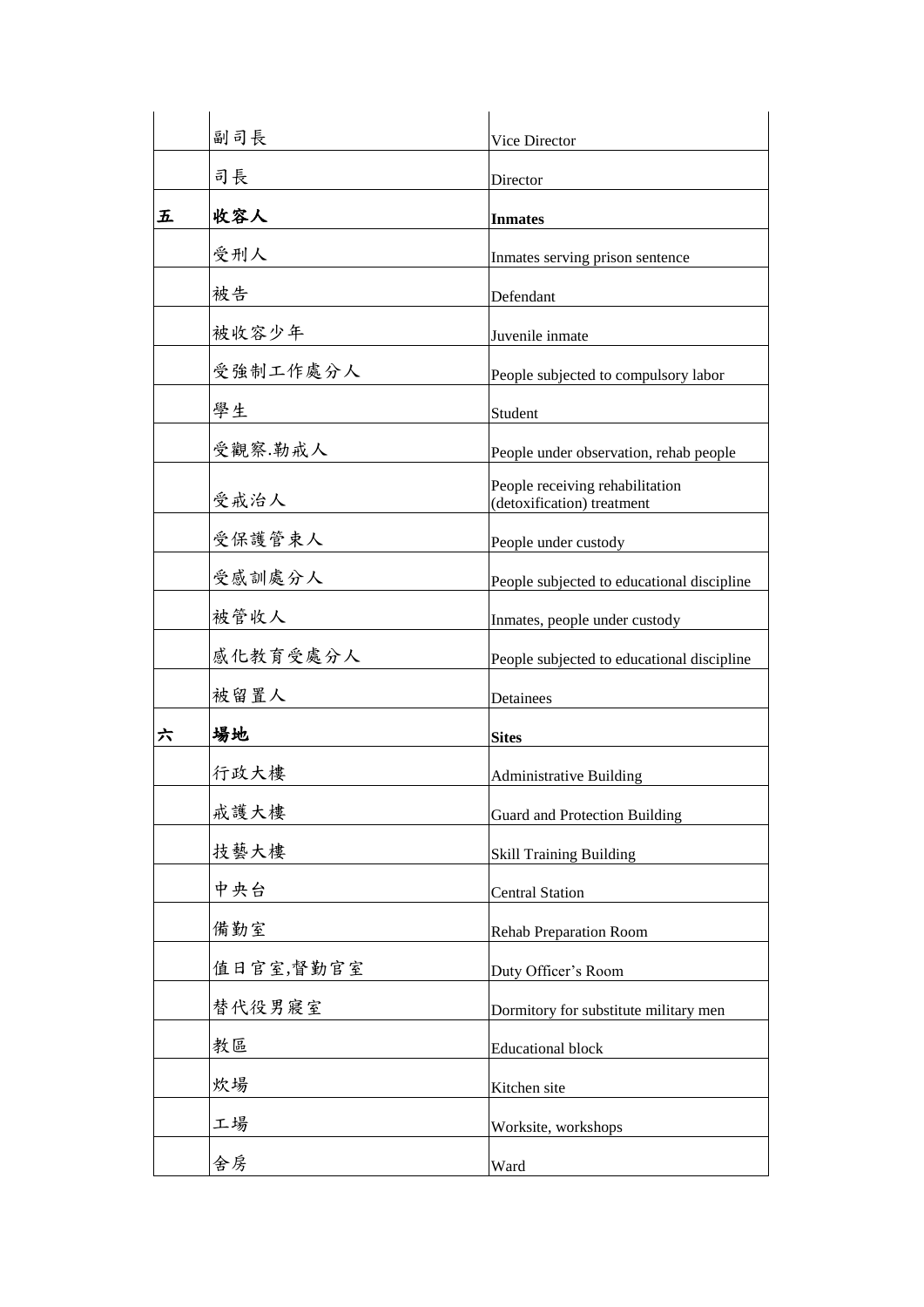|   | 新收舍房    | Ward for new inmates         |
|---|---------|------------------------------|
|   | 違規舍房    | Ward for rule breakers       |
|   | 獨居房     | Single ward                  |
|   | 考核房     | Observation ward             |
|   | 鎮靜室     | Pacification ward            |
|   | 病舍,病室   | Patient ward                 |
|   | 常教室     | Room for habitual education  |
|   | 教誨堂     | <b>Inculcation Room</b>      |
|   | 禮堂      | Assembly hall                |
|   | 諮商室     | Consultation room            |
|   | 接見室     | Reception room               |
|   | 律見室     | Room for meeting attorney    |
|   | 庫房      | Storage                      |
|   | 合作社     | Cooperative store            |
|   | 崗哨      | Sentinel, sentinel post      |
|   | 巡邏道     | Patrol path                  |
|   | 內圍牆,三米牆 | Inner wall, three-meter wall |
|   | 外圍牆,五米牆 | Outer wall, five-meter wall  |
|   | 三道門     | Triple-section gates         |
|   | 車檢站     | Car inspection station       |
|   | 複驗站     | Re-inspection station        |
|   | 風雨走廊    | All-weather Corridor         |
|   | 晒衣場     | Laundry drying year          |
|   | 資源回收場   | Recycle yard                 |
|   | 農場      | Farm                         |
|   | 有機堆肥場   | Compost yard                 |
| セ | 委員會     | <b>Committees</b>            |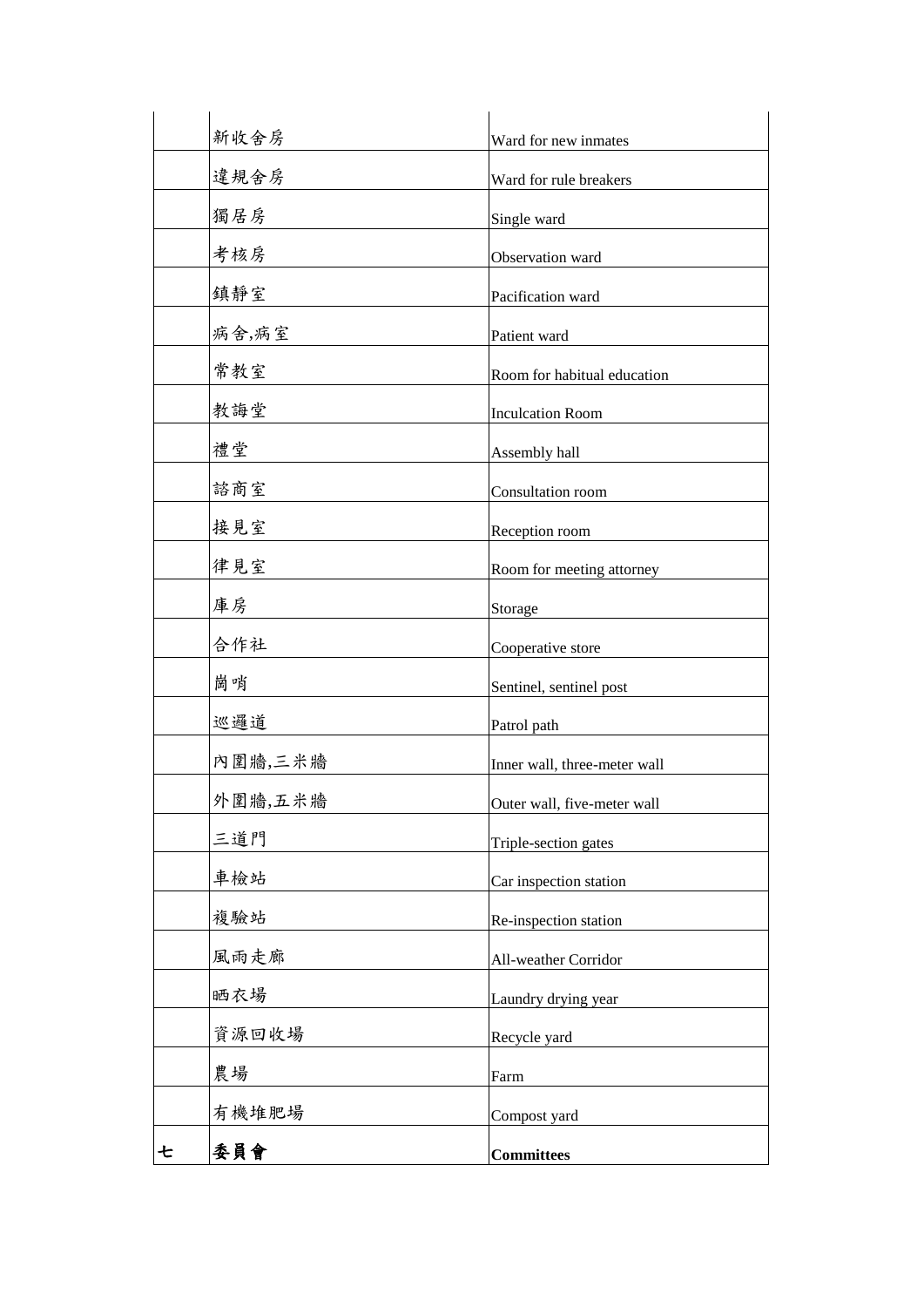|   | 監(院,所,校)務委員會 | Prison (institution, school) Affairs<br>Committee |
|---|--------------|---------------------------------------------------|
|   | 累進處遇審查會      | Screening Committee on Progressive                |
|   |              | <b>Corrective Measures</b>                        |
| 八 | 其他           | <b>Others</b>                                     |
|   | 管教小組         | Discipline Small Group                            |
|   | 搬運隊          | Moving and loading team                           |
|   | 內清潔隊         | Inside cleaning squad                             |
|   | 外清潔隊         | Outside cleaning squad                            |
|   | 外役隊          | Out-of-prison labor squad                         |
|   | 園藝隊          | Horticultural squad                               |
|   | 外農隊          | Out-of-prison farming squad                       |
|   | 技藝訓練班        | Skill training class                              |
|   | 收容人作業        | Inmate labor operations                           |
|   | 收容人技訓        | Skill training for inmates                        |
|   | 徒刑           | Penalty sentence                                  |
|   | 拘役           | detention                                         |
|   | 判決書          | Verdict, decision of judgment                     |
|   | 裁定書          | Statement of decision                             |
|   | 指揮執行書        | Command instructions for execution                |
|   | 交付書          | Referral letter                                   |
|   | 押票           | Escort warrant                                    |
|   | 指紋           | fingerprint                                       |
|   | 人相           | Facial photo, facial image                        |
|   | 筆跡           | handwriting                                       |
|   | 獨居監禁         | Solitary confinement                              |
|   | 雜居監禁         | Mix-up confinement                                |
|   | 分類雜居         | Classified mix-up confinement                     |
|   | 累進處遇         | Progressive corrective treatment (measures)       |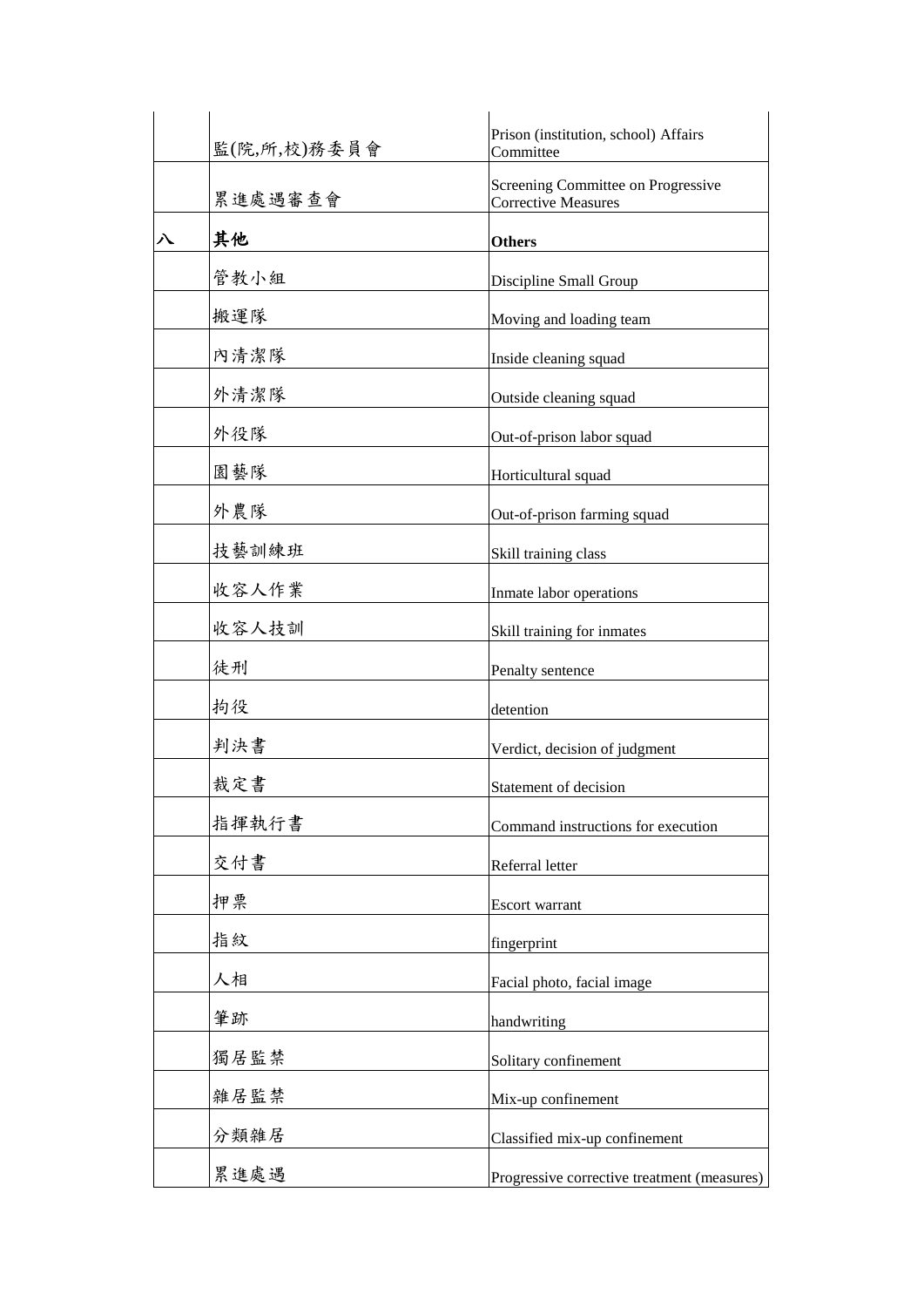| 和緩處遇          | Mild measure                                              |
|---------------|-----------------------------------------------------------|
| 檢身            | Body search                                               |
| 檢房            | Ward search                                               |
| 戒具            | Guard instruments (handcuffs and leg<br>shackles)         |
| 手梏            | Handcuffs, hand shackles                                  |
| 腳鐐            | Foot shackles, leg shackles                               |
| 聯鎖            | Chain                                                     |
| 捕繩            | Catch rope                                                |
| 脫逃            | Escape, jailbreak                                         |
| 返家探視          | Home visit                                                |
| 日間外出就學,日間外出就業 | Go school at daytime, go work at daytime                  |
| 視同作業          | Regarded as labor                                         |
| 接受委託作業        | Take commissioned labor job                               |
| 承攬作業          | Canvass business                                          |
| 自營作業          | Self-run business                                         |
| 勞作金           | Labor compensation                                        |
| 易服勞役          | Conversion to labor penalty                               |
| 作業基金          | <b>Business fund</b>                                      |
| 勞作金           | Labor compensation                                        |
| 慰問金           | Consolation money                                         |
| 個別輔導          | Individual guidance, individual counsel                   |
| 入監教誨          | Be sent to prison for correction                          |
| 在監教誨          | In-prison education                                       |
| 出監教誨          | Post-imprisonment education, education<br>after discharge |
| 團體輔導          | Group counseling                                          |
| 集體輔導          | Collective counseling                                     |
| 集體教誨          | Collective education                                      |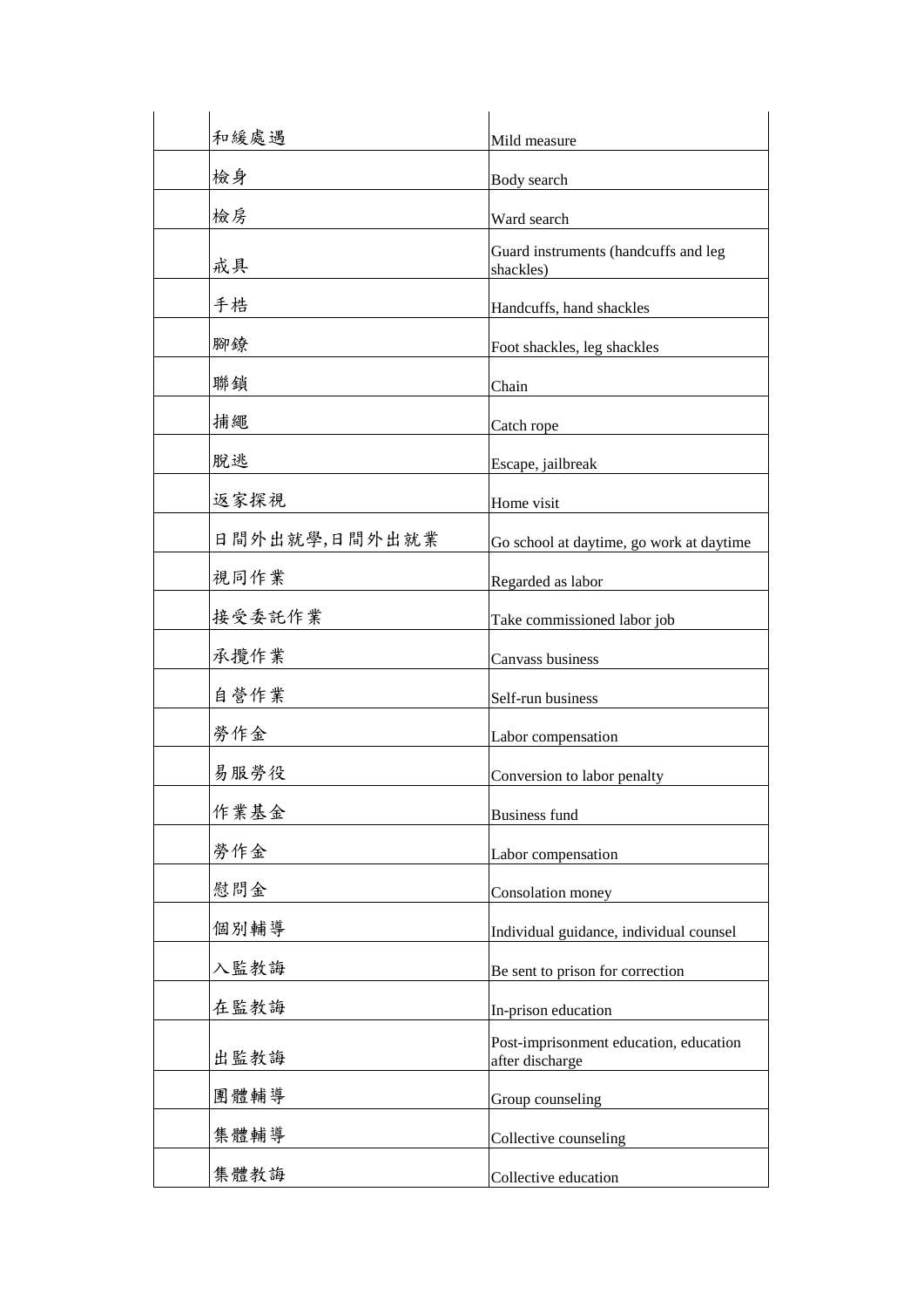| 類別教誨  | Classified education                                             |
|-------|------------------------------------------------------------------|
| 個別教誨  | Individual education                                             |
| 補習教育  | Cram lessons                                                     |
| 宗教教誨  | Religious education                                              |
| 自費延醫  | Medical treatment at own expense, self-paid<br>medical treatment |
| 保外醫治  | Medical treatment on bail                                        |
| 強制營養  | Compulsory feeding                                               |
| 接見    | Reception, meeting, visit                                        |
| 通信    | Correspondence, communications                                   |
| 訓誡    | Injunction, reprimand                                            |
| 停止接見  | Suspension of visit, visit suspension                            |
| 強制勞動  | Forced labor, compulsory labor                                   |
| 告誡    | Warning                                                          |
| 勞動服務  | Labor service                                                    |
| 假釋    | parole                                                           |
| 假釋證書  | Parole certificate                                               |
| 釋放    | Release, discharge                                               |
| 收容    | Take in, hold, accommodate, admit                                |
| 羈押    | Detain, detention                                                |
| 身分簿   | Status book                                                      |
| 名籍簿   | Roster, name list                                                |
| 一般教學部 | Ordinary teaching sector                                         |
| 特別教學部 | Special teaching sector                                          |
| 嚴為分界  | Strict demarcation                                               |
| 分別監禁  | Separate confinement                                             |
| 分界監禁  | Demarcated confinement, confinement in<br>demarcated quarters    |
| 分界收容  | Admission according to boundaries                                |